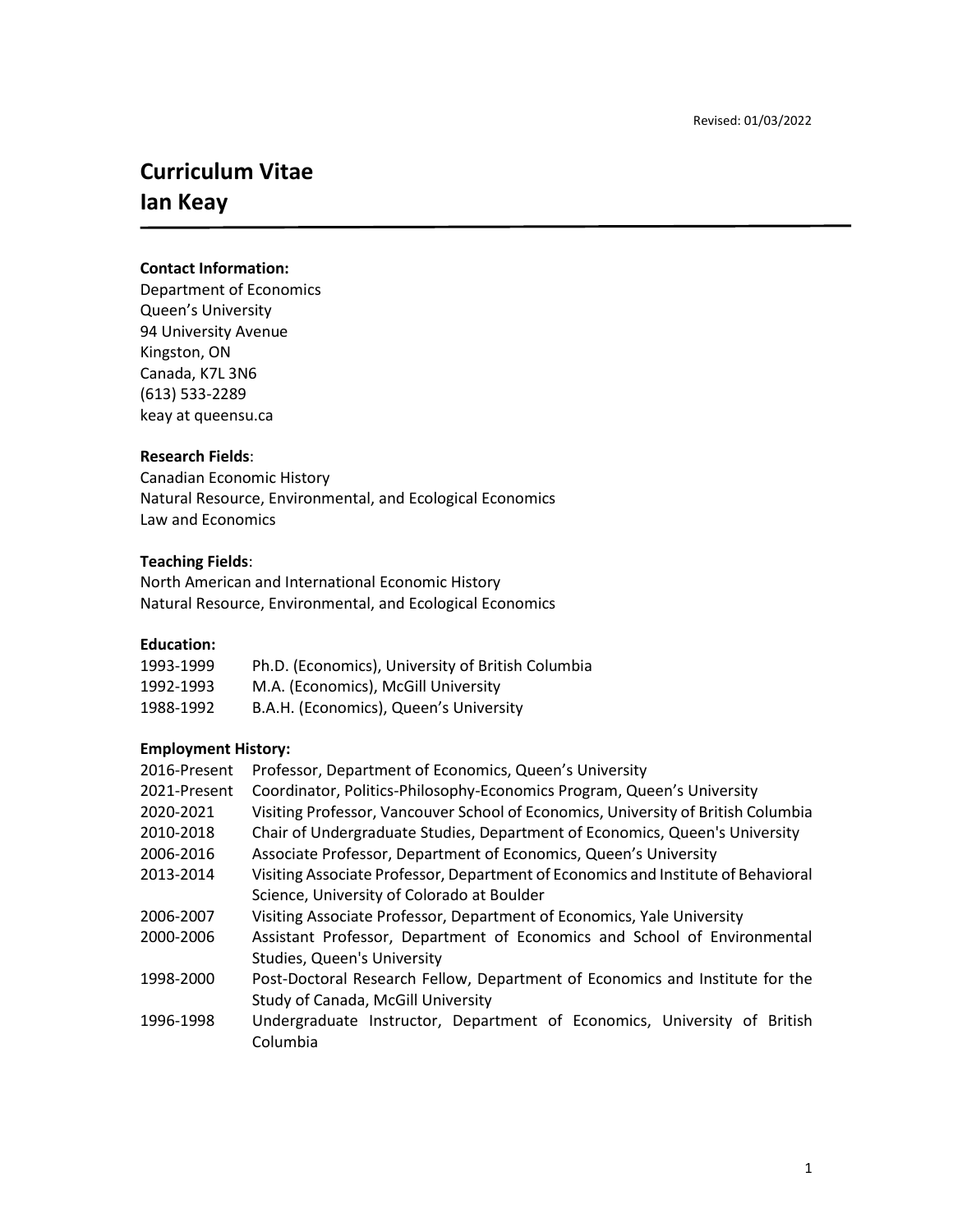## **Research Awards:**

2014 Harry Johnson Prize (Canadian Journal of Economics) Queen's Economics Department Research Prize John Vanderkamp Prize (Canadian Public Policy) Allan Nevins Dissertation Prize (Economic History Association) Newcomen Award (McGill University)

## **Research Funding:**

| S.S.H.R.C. Insight Development Grant (collaborator), "The Economic Impact of    |
|---------------------------------------------------------------------------------|
|                                                                                 |
| Canadian Foundation for Innovation Grant (collaborator), "The Canadian Peoples  |
|                                                                                 |
| S.S.H.R.C. Standard Research Grant (principal investigator), "The Impact of     |
| Culture and Institutions on Performance: Manufacturers' Responses to Shifting   |
|                                                                                 |
| Initiative for the New Economy Collaborative Research Grant (collaborator),     |
| "Team for Advanced Research on Globalization, Education, and Technology".       |
| S.S.H.R.C. Standard Research Grant (principal investigator), "Understanding the |
|                                                                                 |
|                                                                                 |

## **Peer Reviewed Journal Publications**:

Ian Keay and Cherie Metcalf (2021), "Recognizing Indigenous Rights in Canada: Property Rights and Natural Resource Values," Canadian Public Policy, March, 47(1): 18-55.

Ian Keay (2019), "Trade Protection for Maturing Industries: Canadian Trade Patterns and Trade Policy, 1870-1913," Canadian Journal of Economics, November, 52(4): 1464-95.

Patrick Alexander and Ian Keay (2019), "Responding to the First Era of Globalization: Canadian Trade Policy, 1870-1913," Journal of Economic History, September, 79(3): 826-61.

Patrick Alexander and Ian Keay (2018), "A General Equilibrium Analysis of Canada's National Policy," Explorations in Economic History, April, 68(1): 1-15.

Ian Keay (2015), "Immunity from the Resource Curse? The Long Run Impact of Commodity Price Volatility: Evidence from Canada, 1900-2005," Cliometrica, September, 9(3): 333-58.

Richard Harris, Ian Keay, and Frank Lewis (2015), "Protecting Infant Industries: Canadian Manufacturing and the National Policy, 1879-1913," Explorations in Economic History, April, 56(2): 15-31.

Kris Inwood and Ian Keay (2015), "Transport Costs and Trade Volumes: Evidence from the Trans-Atlantic Iron Trade, 1870-1913," Journal of Economic History, March, 75(1): 95-124.

Kris Inwood and Ian Keay (2013), "Trade Policy and Industrial Development: Iron and Steel in a Small Open Economy, 1870-1913," Canadian Journal of Economics, November, 46(4): 1265-94.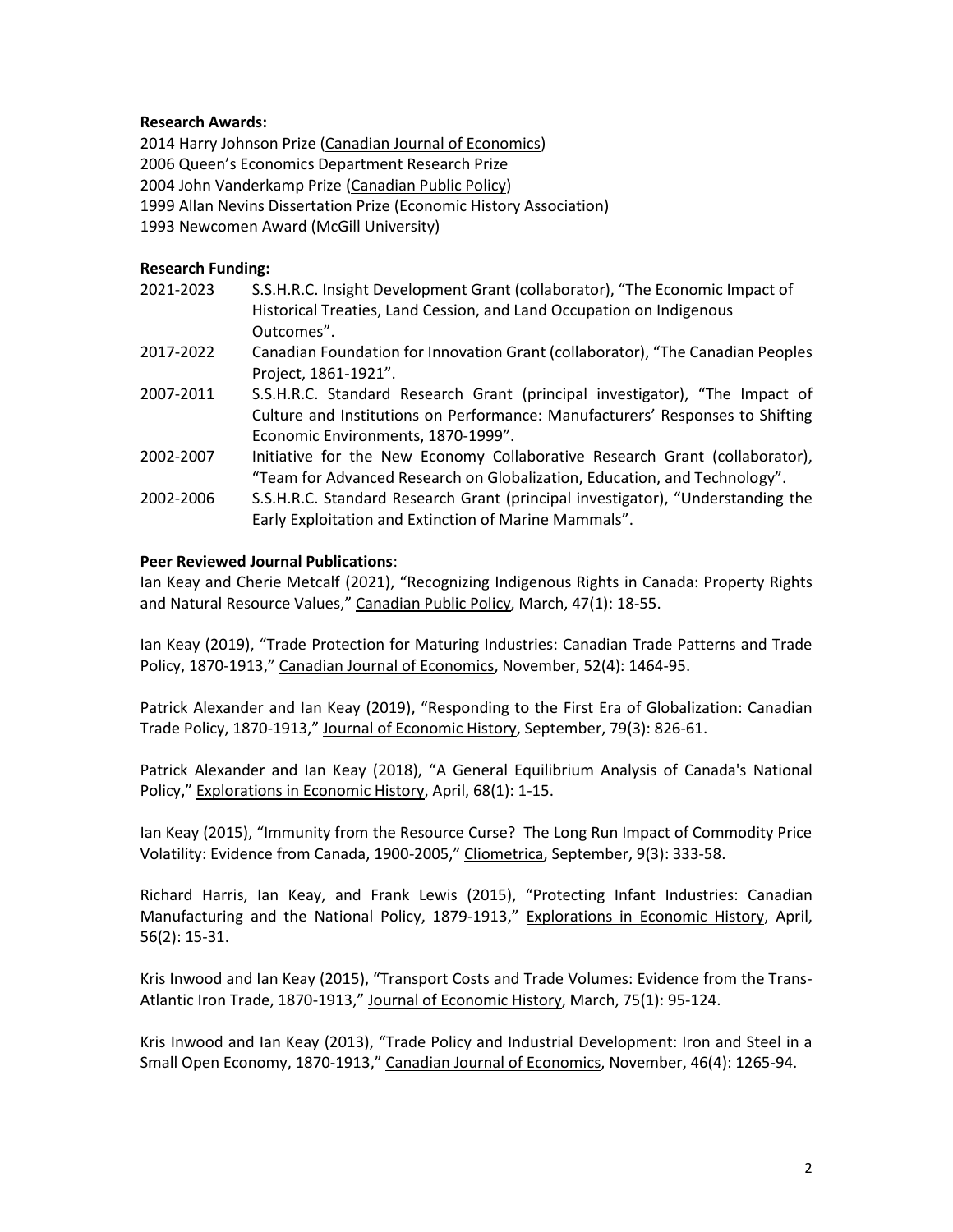Kris Inwood and Ian Keay (2012), "Diverse Paths to Industrial Development: Evidence from Late Nineteenth Century Canada," European Review of Economic History, August, 16(3): 311-33.

Ian Keay and Cherie Metcalf (2011), "Property Rights, Resource Access and Long Run Growth," Journal of Empirical Legal Studies, December, 8(4): 792-829.

Marina Adshade and Ian Keay (2010), "Technological Change, Organizational Change, and the Employment of Women: Early Twentieth Century Evidence from the Ohio Manufacturing Sector," Feminist Economics, January, 16(1): 129-57.

Ian Keay (2009), "Resource Specialization and Economic Performance: A Canadian Case Study, 1970-2005," Canadian Public Policy, September, 35(3): 291-313.

Kris Inwood and Ian Keay (2008), "The Devil is in the Details: Assessing Early Industrial Performance across International Borders using Late Nineteenth Century North American Manufacturers as a Case Study," Cliometrica, July, 2(2): 85-118.

Ian Keay (2007), "The Engine or the Caboose? Resource Industries and Twentieth Century Canadian Economic Performance," Journal of Economic History, March, 67(1): 1-32.

Robert Allen and Ian Keay (2006), "Bowhead Whales in the Eastern Arctic, 1611-1911: Population Reconstruction with Historical Whaling Records," Environment and History, February, 12(1): 89- 113.

Kris Inwood and Ian Keay (2005), "Bigger Establishments in Thicker Markets: Can We Explain Early Productivity Differentials Between Canada and the United States?" Canadian Journal of Economics, November, 38(4): 1327-63.

Ian Keay and Angela Redish (2004), "Financial Markets and Industrialization: Evidence from U.S. and Canadian Steel Producers, 1910-1990," Explorations in Economic History, October, 41(4): 377- 403.

Robert Allen and Ian Keay (2004), "Saving the Whales: Lessons from the Extinction of the Eastern Arctic Bowhead Whale," Journal of Economic History, June, 64(2): 400-32.

Ian Keay and Cherie Metcalf (2004), "Aboriginal Rights, Customary Law, and the Economics of Renewable Resource Exploitation," Canadian Public Policy, March, 30(1): 1-27.

Ian Keay (2003), "An Empty Promise: Average Cost Savings and Economies of Scale among Canadian and American Manufacturers, 1910-1988," Southern Economic Journal, October, 70(2): 374-88.

Ian Keay (2003), "Who Is to Blame? Canadian Manufacturers and the Absence of Income Per Capita Convergence," Review of Economics and Statistics, February, 85(1): 166-77.

Robert Allen and Ian Keay (2001), "The First Great Whale Extinction: The End of the Bowhead Whale in the Eastern Arctic," Explorations in Economic History, October, 38(4): 448-77.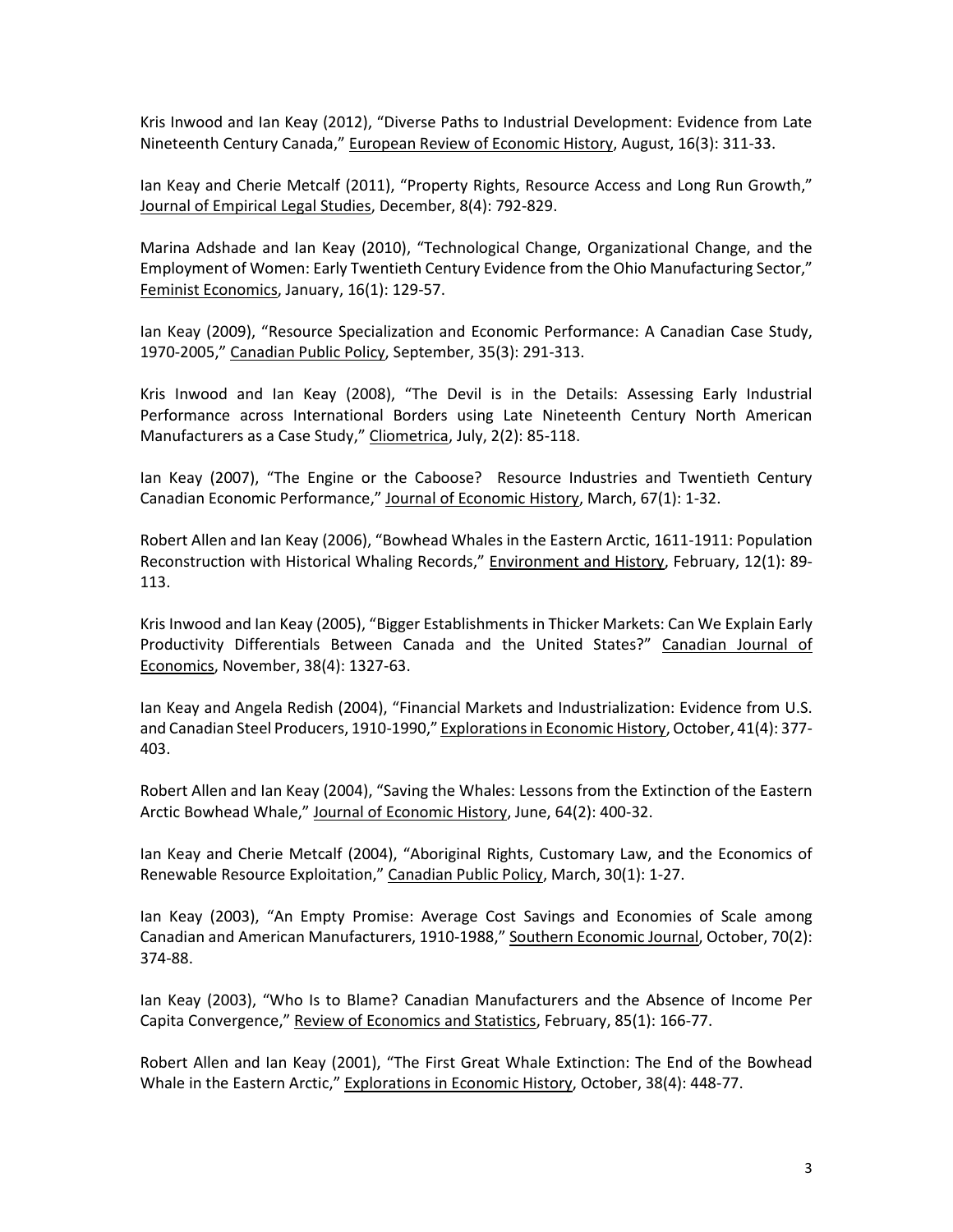Ian Keay (2000), "Canadian Manufacturers' Relative Productivity Performance: 1907-1990," Canadian Journal of Economics, November, 33(4): 1049-68.

Ian Keay (2000), "Scapegoats or Responsive Entrepreneurs: Canadian Manufacturers, 1907- 1990," Explorations in Economic History, July, 37(3): 217-40.

#### **Other Publications and Research Contributions:**

Ian Keay (2021), "Regulating Natural Monopolies in Canada," in Regulatory Failure and Renewal: The Evolution of the Natural Monopoly Contract, by John R. Baldwin, McGill-Queen's University Press, 1-27. (SSRN Abstract No. 3716335.)

Ian Keay and Frank Lewis (2019), "Cliometrics and the Study of Canadian Economic History," in Handbook of Cliometrics: Volume 2, Claude Diebolt and Michael Haupert (Eds.), Springer-Verlag: Berlin, 123-44.

Gillian Hamilton, Ian Keay, and Frank Lewis (2017), "Contributions to Canadian Economic History: The Last Thirty Years," Canadian Journal of Economics, December, 50(5): 1632-57.

Ian Keay (2014), "Comments on Allan Nevins Dissertation Prize Finalists," Journal of Economic History, June, 74(2): 583-90.

Ian Keay (2013), "Book Review: Development Success: Historical Accounts from More Advanced Countries, Augustin Fosu (Ed.)," Journal of Economic History, December, 73(4): 1177-79.

Ian Keay (2008), "Book Review: Natural Resources: Neither Curse nor Destiny, Daniel Lederman and William F. Maloney (Eds.)," Journal of Economic History, December, 68(4): 1183-85.

Ian Keay (2008), "Book Review: The British Whaling Trade, Gordon Jackson," Journal of Economic History, March, 68(1): 303-05.

Ian Keay (2004), "Contributions to Economic Growth and Development: Canada's Natural Resource Industries in Historical Perspective," Natural Resources Canada: Internal Research Report Series, Corporate Policy and Portfolio Coordination Branch, Summer.

Ian Keay (2003), "Book Review: Environmental Politics in Canada, Judith I. McKenzie," Canadian Public Policy, June, 29(2): 275-76.

Ian Keay (2000), "Assessing the Performance of Canada's Manufacturers – Thesis Abstract," Journal of Economic History, June, 60(2): 497-501.

#### **Papers in Progress:**

Taylor Jaworski and Ian Keay, "Globalization and the Spread of Industrialization in Canada, 1871– 1891", NBER Working Paper No. 27716.

Kris Inwood and Ian Keay, "Indigenous Prisoners in British Columbia's Jails, 1864-1919: Evidence of Bioeconomic Well-Being and Sample Selection".